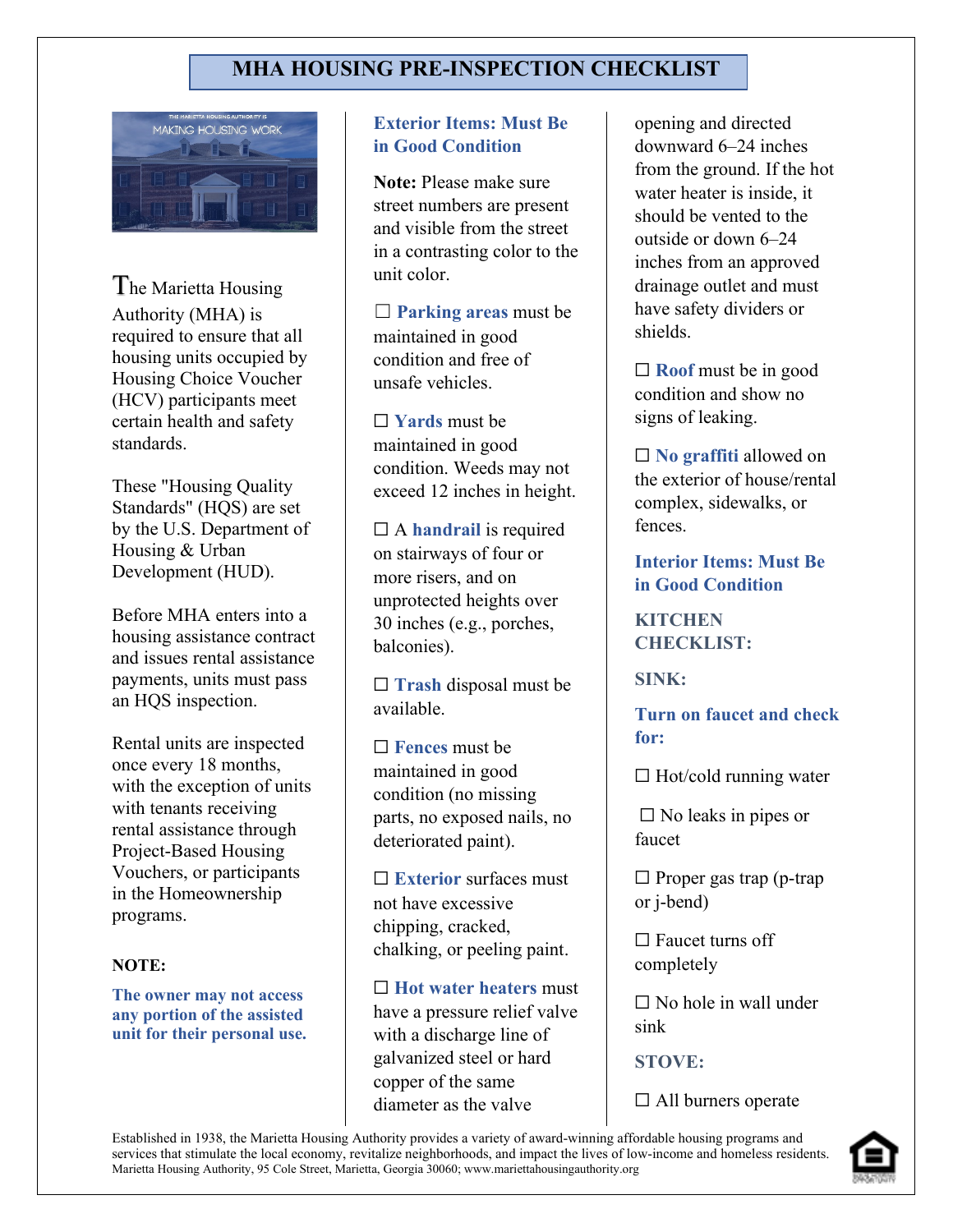# **MHA HOUSING PRE-INSPECTION CHECKLIST**

□ All knobs present and settings visible

 $\Box$  Oven works and lights automatically (gas)

□ Door gasket present and in good condition

 $\Box$  Clean inside and out (no grease around stove)

#### **REFRIGERATOR:**

# **Open refrigerator and freezer and check:**

 $\Box$  Clean and working

 $\square$  Door gaskets in good condition

 $\Box$  If freezer is inside refrigerator, door should latch closed

# **KITCHEN - OTHER CHECKLIST:**

 $\Box$  Properly functioning overhead light fixture

 $\Box$  All appliances and fixtures function properly: disposal, range vent hood, dishwasher, etc.

 $\Box$  Kitchen cabinet doors properly secured; drawers slide freely

 $\Box$  Clean floors, sinks, countertops and cabinets

□ Tile floors and countertops in good condition

# **LIVING ROOM CHECKLIST:**

 $\Box$  Front door lock functions properly.

 $\Box$  All windows have a permanently attached working lock (if accessible from outside), must be present.

#### **BATHROOM CHECKLIST**:

 $\Box$  Clean bathtub, toilet, tile, walls, floor, vanity, mirrors, medicine cabinet, and sink.

 $\Box$  No rust, mildew, or mold.

 $\Box$  Adequate ventilation, properly operating fan or window that opens.

 $\Box$  Permanently attached, working lock on window (if accessible from outside).

 $\Box$  Toilet flushes properly.

 $\Box$  No drain blockage, leaks, and is stable.

 $\Box$  Hot/cold running water in bathtub and sink.

 $\square$  No leaks in pipes or faucet; proper gas trap (ptrap or j-bend).

 $\Box$  Properly installed towel bars, toilet paper holders and soap dishes. (Absence

of these items is not a fail item, but it will be noted on the inspection report.)

 $\Box$  Properly functioning light fixture.

# **BEDROOM CHECKLIST:**

 $\Box$  At least one window must open in each bedroom; all windows have a permanently attached working lock (if accessible from outside).

 $\Box$  Windows must not be painted shut.

 $\Box$  If installed, at least one set of iron bars must have fluid motion, quick release capability in each bedroom.

# **GENERAL INTERIOR ITEMS CHECKLIST: Doors to Outside:**

 $\Box$  Properly working locks required.

 $\Box$  One exit door must be accessible to outside without use of a key.

 $\Box$  Single cylinder deadbolt locks recommended.

# **Interior Doors:**

 $\Box$  No simple bolt, doublecylinder dead bolt, barrel, or hasp locks on outside of doors, preventing exit from a room.

Established in 1938, the Marietta Housing Authority provides a variety of award-winning affordable housing programs and services that stimulate the local economy, revitalize neighborhoods, and impact the lives of low-income and homeless residents. Marietta Housing Authority, 95 Cole Street, Marietta, Georgia 30060; www.mariettahousingauthority.org